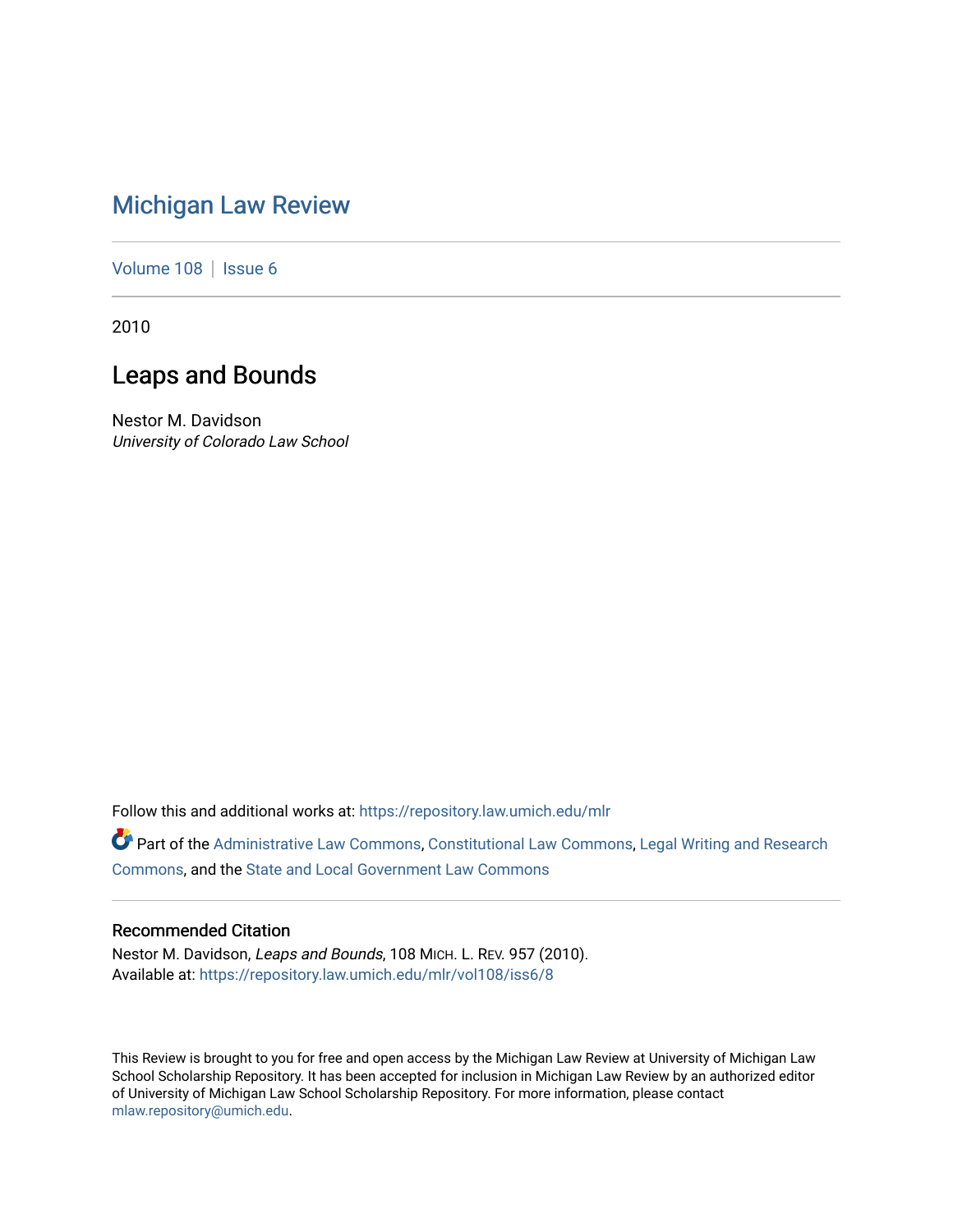## **LEAPS AND BOUNDS**

### *Nestor M. Davidson\**

**CITY BOUND:** How **STATES STIFLE URBAN INNOVATION.** By *Gerald E. Frug and David J. Barron.* Ithaca and London: Cornell University Press. 2008. Pp. xvii, 260. \$35.

#### **INTRODUCTION**

Imagine how stunted our understanding of the federal government would be without any detailed scholarly examination of the U.S. Constitution itself. As remarkable as that sounds, that is essentially the problem that Gerald Frug<sup>1</sup> and David Barron<sup>2</sup> have set out to remedy for local governments in their superb *City Bound.* In the book, Frug and Barron take a comprehensive, empirical look at the legal frameworks under which cities and other local governments operate, providing an invaluable roadmap for understanding the hidden architecture of legal constraints that—largely without notice—are shaping America's urban future.

Why this kind of analysis has rarely been attempted may have something to do with the fact that there are nearly twenty thousand municipalities and nearly ninety thousand local governments all told in the United States today.3 It likely has even more to do with the fact that, by comparison to the federal or state constitutions, divining the precise nature of local legal power is not as simple as reviewing a municipal charter. As Frug and Barron note, the precise contours of what they call "city structures" must be culled from a detailed examination of the bewildering "mix of grants of, and restrictions on, local power" (p. 3) through which states shape the authority of their localities.

Frug and Barron tackle this daunting task through a comparative analysis of the legal structures that bind seven large, relatively successful central cities. In their study, Frug and Barron examine not only the contours of home rule—the default scope of local authority to act and resist state preemption-but also plumb the particular empowerment and disempowerment of those seven cities in matters of revenue and expenditure, land use and development, and education policy.

- 1. Louis D. Brandeis Professor of Law, Harvard Law School.
- 2. Professor of Law, Harvard Law School.

Associate Professor, University of Colorado Law School. The author wishes to thank Clare Huntington, Ngai Pindell, and Laurie Reynolds for helpful comments.

*<sup>3.</sup>* See U.S. CENSUS **BUREAU,** 2007 **CENSUS** OF **GOVERNMENTS** tbl. 3 (2007), http:/ www.census.gov/govs/cog/GovOrgTabO3ss.html (last visited Aug. 7, 2009) (reporting 19,492 municipalities and 89,476 total local governments, a category that also includes counties, special districts, school districts, and other nonmunicipal entities).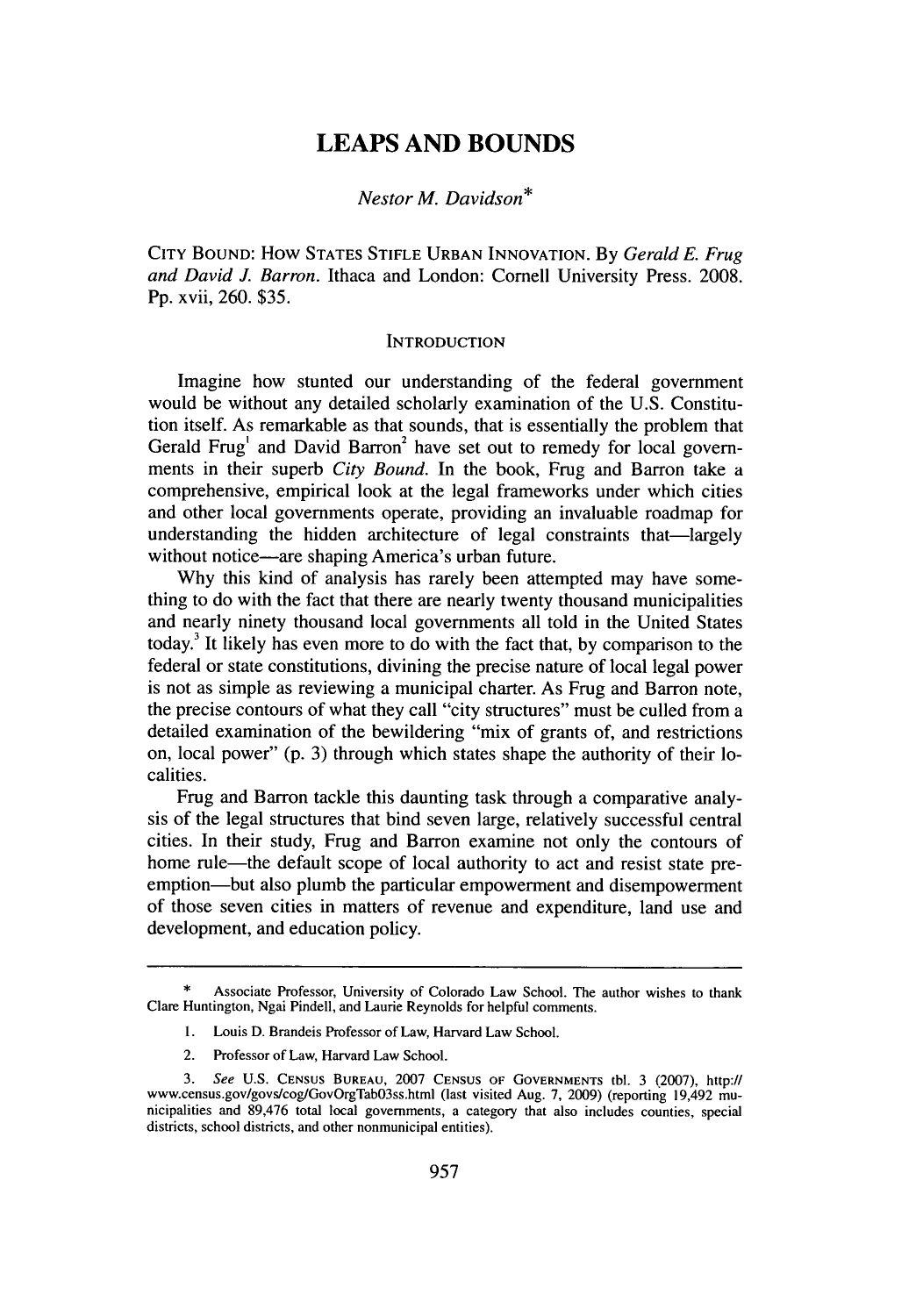Frug and Barron's foray into the mottled reality of contemporary home rule serves as a springboard for their larger ambition of reforming the oversight of local authority. They acknowledge, and do not shy away from, the reality that states will always play a central role in structuring the terms of local power. They argue nonetheless that states can be much more thoughtful and deliberate in how they create and manage these structures to empower local governments to address urban issues, particularly on a cooperative and regional basis. To frame this advocacy, Frug and Barron outline a series of what they call "city futures"—possible paths of development and identity toward which cities might strive—and convincingly argue that cities face an odd array of state-created enticements and barriers in trying to chart their own democratically accountable destinies.

Frug and Barron's analysis of the unfortunate incentive effects that city structures place on potential urban futures is persuasive. As compelling as their portrait of home rule is, however, it paints an image of local governments that might be overly static in terms of the reaction those governments have to the incentives they face. Frug and Barron hint at the practical challenges to change that the political economy of state oversight poses, and suggest that local governments—even the thriving central cities they highlight--often acquiesce to that oversight as a practical matter. Although it is no doubt true in many instances that local governments react to the legalstructural constraints they face in an inert, rather than dynamic, fashion, emphasizing those constraints risks obscuring the many ways in which local governments struggle to change and transcend the legal playing field on which they operate.

Accordingly, this Review, after describing Frug and Barron's central claims, seeks to add a layer to their conception of local authority by exploring ways in which local governments engage as active agents within the framework of that authority. Many local governments—from Frug and Barron's big cities to far-flung micropolitan rural towns-work to change the state laws that bind them, forge partnerships with other public and private sources of authority, apply traditional legal tools in novel ways when barred from responding to problems more directly, and undertake similar activities that represent a collective refusal to take the scope of their legal authority as a given.

This kind of agentic, entrepreneurial approach to legal authority is unlikely to fundamentally solve the very real structural problems facing local governments that Frug and Barron so ably highlight. It does suggest, however, that some city officials have managed to take pragmatic steps to recalibrate their own power. Encouraging these kinds of leaps by cities and other local governments may be a more promising avenue of reform than hoping for change from the very states that have, intentionally or unintentionally, so often bound their localities.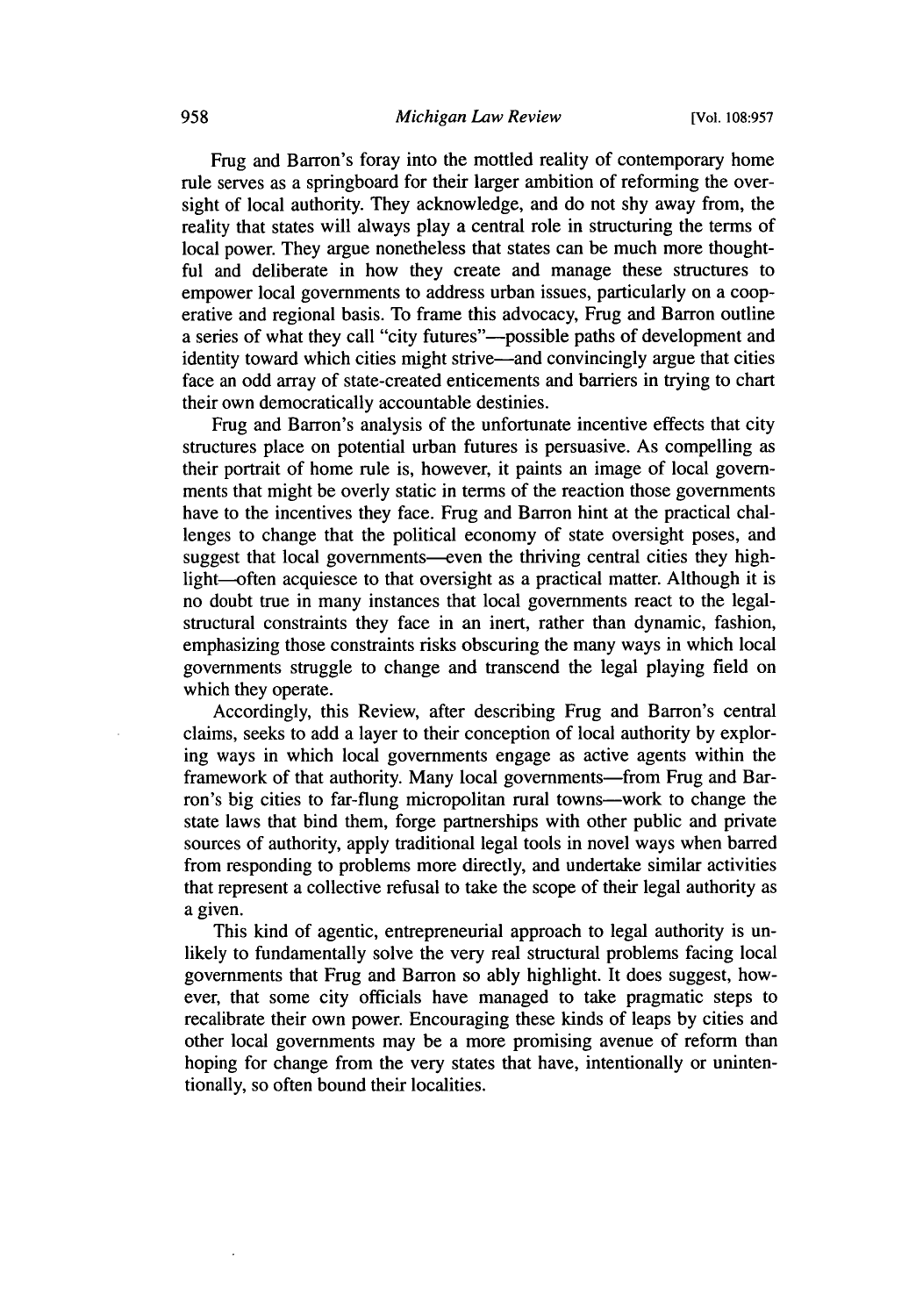#### *Leaps and Bounds*

#### **I.** A NEW UNDERSTANDING OF LOCAL AUTHORITY

In *City Bound* and the previous work on which it builds,<sup>4</sup> Frug and Barron aim to move conceptions of local power away from a stale dichotomy between plenary state authority over their so-called "creatures" (surely not the most flattering way to describe any entity) and the equally unrealistic image of absolute local autonomy.' As they argue throughout, local power must be understood not as a monolithic grant of authority or as a blanket denial of local autonomy by the state. Rather, current legal structures unevenly supply and withhold power in a variety of important areas. This legal landscape has the "key feature" of "direct[ing] the substantive ways in which local power is exercised through the complex mix of grants and limits that it establishes" (p. 35).

To bolster this argument, Frug and Barron tapped a group of leading local-government scholars to help them produce detailed comparative examinations of the city structures of Boston, Seattle, New York, Atlanta, San Francisco, Denver, and Chicago.<sup>6</sup> In area after area of substantive authority, Frug and Barron unpack the range of alternating empowerment and disempowerment under which these cities operate. Beginning with home rule, they show how pervasive is the structuring and interference that flows from the state level: the city charters of several of their case-study cities were drafted by state legislatures (p. 64); seemingly sweeping grants of home rule—statutory or constitutional—both give and take power (and leave to the courts the task of confronting almost metaphysical questions of the line between "local" and "state" interest) (pp. 66-69); and, depending on the issue and the state, an almost random pattern of state preemption of local law and conversely local preemption of state law prevails (p. 72).

Likewise in the area of revenue and expenditures, Frug and Barron examine the ubiquitous control that states exert over local fiscal decisions. State law allows and disallows various tax options (pp. 76-87); determines which fees may be assessed and how (pp. 87-90); grants aid generally with strings attached (pp. 90-92); and oddly intrudes into a variety of expenditure decisions (pp. 92-95). The same general pattern holds true in the

*<sup>4.</sup> See, e.g.,* David J. Barron, *Reclaiming Home Rule,* 116 HARV. L. REV. 2255 (2003); Gerald E. Frug, *Beyond Regional Government,* 115 HARV. L. REV. 1763 (2002).

*<sup>5.</sup>* Frug and Barron focus their analysis on large, relatively successful central cities. This provides a slightly skewed view of some aspects of local governance-most local governments, for example, do not play the outsized political role in their states that Boston, Atlanta, Chicago and other dominant cities play in Massachusetts, Georgia, and Illinois-but in the main their analysis has salience for the range of generalist, elected local governments.

<sup>6.</sup> For research on Seattle, New York, Atlanta, San Francisco, Denver, and Chicago, Frug and Bar-on commissioned reports, respectively, from Keith Aoki of the University of California-Davis, Richard Briffault of Columbia Law School, William Buzbee of Emory Law School, Richard Ford of Stanford Law School, Richard Schragger of Virginia Law School, and Laurie Reynolds of the University of Illinois College of Law. P. xvi. Frug and Barron had also collaborated, with Rick Su, on a report about home rule in Boston that served as a precursor to the comparative analysis in *City Bound. See* **DAVID J.** BARRON **ET AL.,** DISPELLING **THE MYTH** OF HOME RULE (Rappaport Inst. for Greater Boston 2004), *available at* http://www.mma.org/component/docman/doc-download/ 268-dispelling-the-myth-of-home-rule-local-power-in-greater-boston.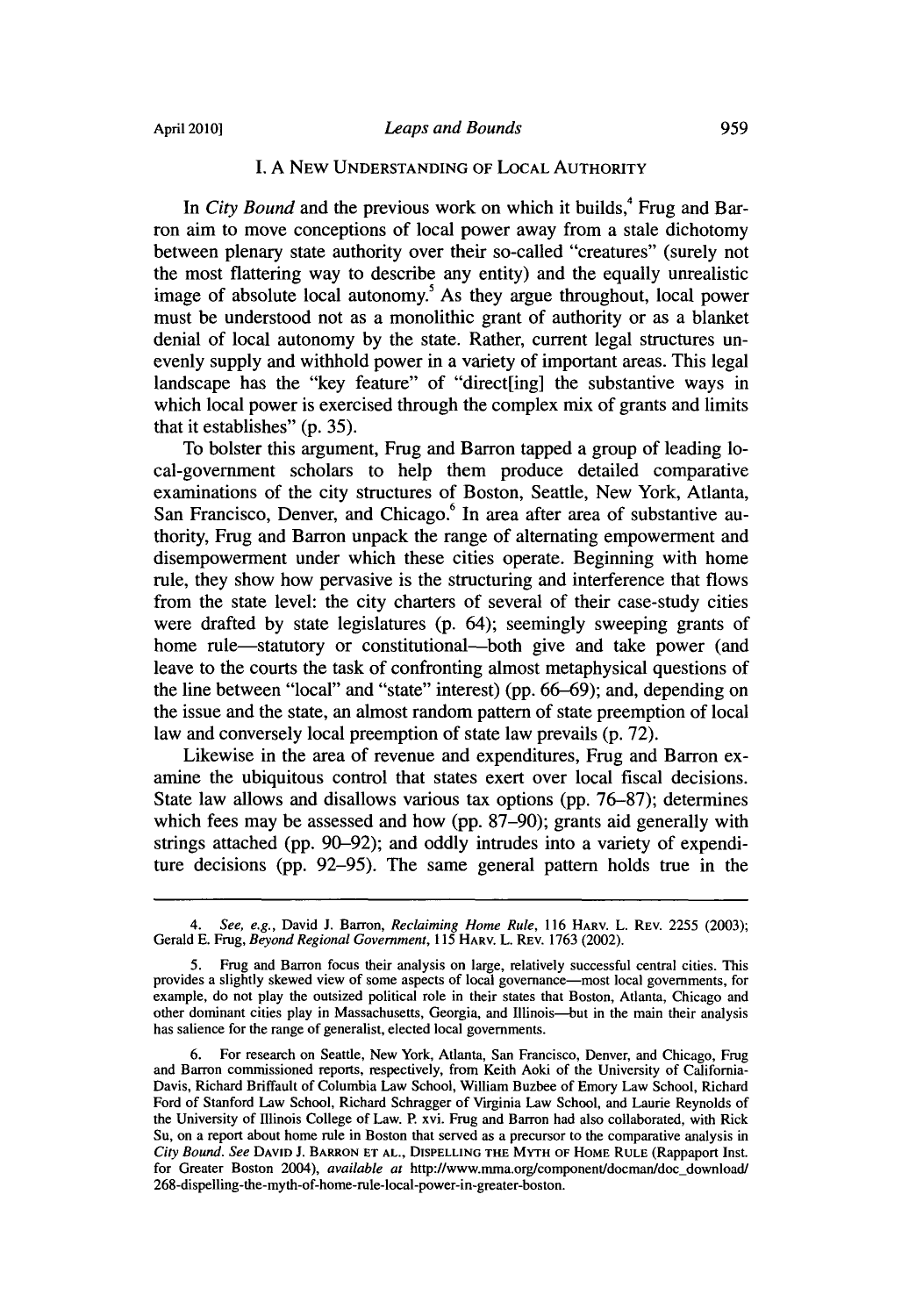exercise of the quintessential local power to regulate land use and development. Here, again, cities are both empowered and disempowered in ways that create incentives for acting that local communities might not otherwise choose **(pp. 99-120).** And, finally, state law sets the terms of much of the actual decision making of local school districts, constraining local choice even when not directly supplanting it **(pp.** 121-40).

In all of these areas, and others, $\overline{y}$  Frug and Barron rightly argue that states structure local power not only directly, but through a myriad of indirect institutions and policy choices. Thus, for example, the fact that Massachusetts and entities under its purview control Logan Airport, the Tobin Memorial Bridge, the tunnels that connect the city to its east end, and much other important property creates a gaping hole in Boston's land-use authority **(pp. 105-07).** Similarly, the way that Massachusetts fosters charter schools, sets local school district boundaries, and empowers suburbs to veto interdistrict options creates a set of structures and relationships that significantly affects the ability of the Boston public schools to achieve their goals **(pp.** 128-34). These indirect state-level choices, as with direct mixing of powers and disabilities, warp the decisions that local governments can make.<sup>8</sup>

In the broad sweep of their argument, Frug and Barron's primary normative concern is the problem of democratic deficits that arise from state intervention, with decisions made or controlled at the state level undermining participation and accountability. Frug and Barron do not seem instrumental about this in the main-they are not arguing that local governments will necessarily make better decisions than their state counterparts. Rather, they argue that cities should be allowed to try in a classic experimentalist mode, possibly fail, learn from the experience, and develop the confidence to chart their own destiny.<sup>9</sup>

**9.** Frug and Barron's picture of the inconsistently constrained nature of local government could, in some ways, apply to every other level of government. The federal government has (theoretically) limited and enumerated powers, is constrained (perhaps at the margins) **by** the separation of powers and **by** reservations of power to the states (and to the people), and must not contravene the individual rights provisions of the federal constitution. **A** similar set of bounds constrains state gov-

**<sup>7.</sup>** As Frug and Barron note, they could have developed similar analyses for many other areas of local power, including "transportation, public safety, and public health." P. 54.

**<sup>8.</sup>** One gap in *City Bound's* descriptive claims is any significant discussion of the federal role both in constraining *state* authority and in constraining and at times empowering local **govern**ments. The federal government, however, does play a role at the local level, at times mandating or encouraging regional cooperation (as with regional air-quality-management districts, *see, e.g.,* Revisions to the California State Implementation Plan, South Coast Air Quality Management District, **73** Fed. Reg. **76,947, 76,948** (Dec. **18, 2008)** (to be codified at 40 C.FR. pt. **52);** or metropolitan planning organizations connected to the dispersal of federal transportation funds, *see, e.g.,* Safe, Accountable, Flexible, Efficient Transportation Equity Act: **A** Legacy for Users, **23 U.S.C. §** 134 **(2006)** (outlining Metropolitan Planning Organizations' responsibilities in connection with the receipt of federal funds)), and at times acting as an intervening source of authority between states and local governments. *See generally* Nestor M. Davidson, *Cooperative Localism: Federal-Local Collaboration in an Era of State Sovereignty,* **93** VA. L. REv. **959 (2007). I** will return to this point in Part II, below, but for now it is simply worth noting that the argument Frug and Barron make about the state role in local governments can be made-albeit with less pervasive effect-about the federal role at the state and local level.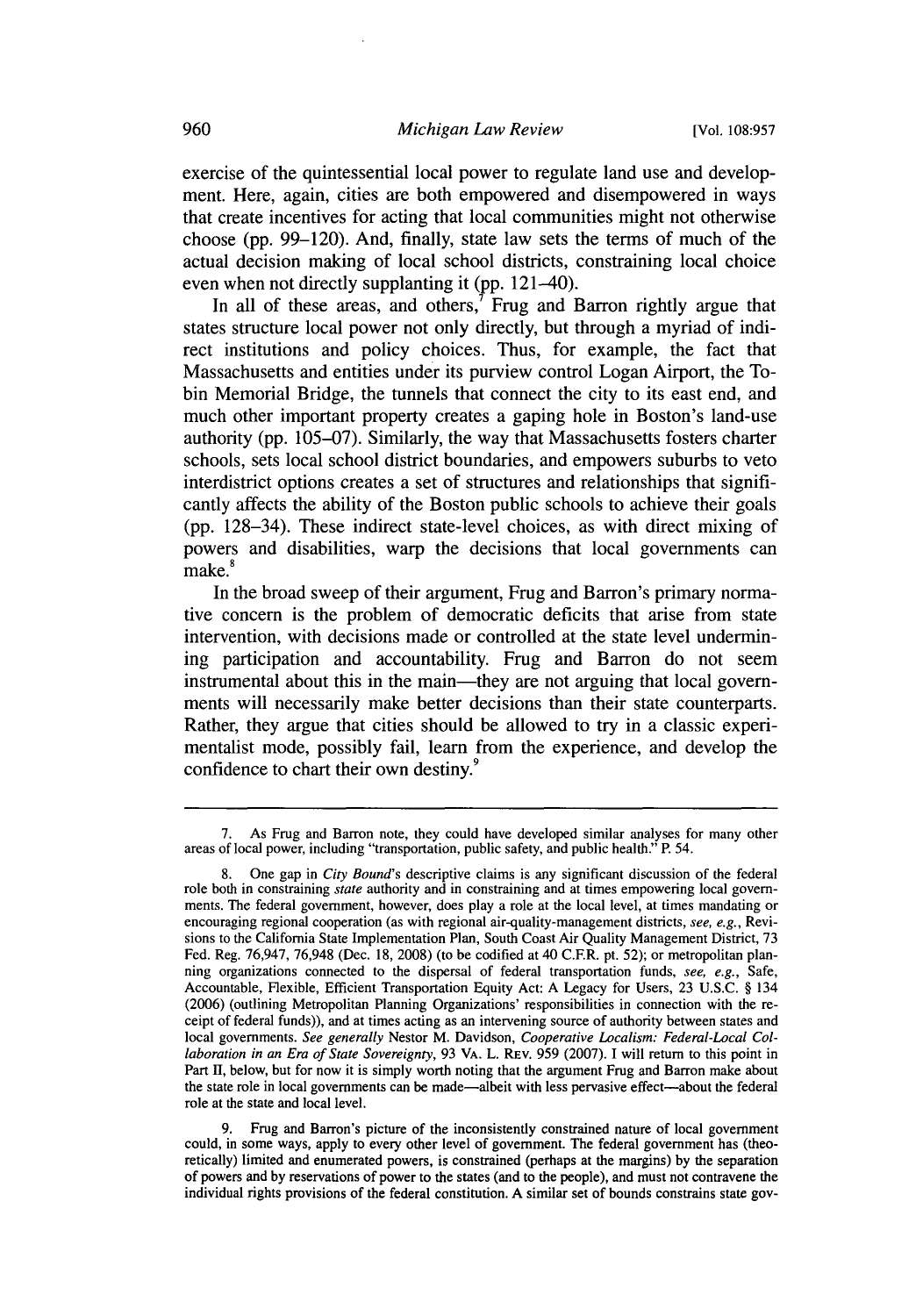April 2010]

*City Bound's* theoretical construct and empirical investigation allow Frug and Barron to insert themselves into major debates in urban theory and also to outline a reform agenda. On the former, they show that argument after argument among theorists about the nature of cities proceeds without a clear sense of, or even much engagement with, the ways in which states structure local authority. Urban theorists have long debated, for example, whether local politics is dominated by elites or pluralist interest-group jockeying;<sup>10</sup> whether cities have the ability to transcend the external limitations they face:" and how to shift toward a paradigm of local governance that privileges coalition building to achieve pragmatic goals.<sup>12</sup> In each of these debates, Frug and Barron argue, there is an important misunderstanding of the nature of *legal* constraints that shape local governments and the prescriptions that flow from various advocates are destined to fail without a sense of the state-generated legal filters through which they must pass. Frug and Barron are careful not to overstate their claim, $^{13}$  but note that any substantive urban agenda must take cognizance of the structure of local-government law itself.<sup>14</sup>

In terms of a reform agenda moving forward, Frug and Barron return to the broader urban discourse to show how state-generated legal structures constrain cities' ability to choose among possible urban futures. Say local officials, for example, decide to try to become a "global city"-an amorphous concept, but one that generally emphasizes a city's role as an international financial capital or immigration destination. Those officials would likely have a number of tools at their disposal, validated by state law, to attract global financial and related service industries. These tools might include land-use policies that favor high-end office construction and relative freedom to provide incentives to companies to relocate—tools that might not be available to pursue other urban futures. Conversely, those officials would be constrained by the fragmentation of local governments (any expenditures, for example, on attracting foreign investment could easily go to a central city's free-riding suburban neighbors), limited control over regional

11. **Pp. 16-20 (discussing PAUL E. PETERSON, CITY LIMITS (1981)).** 

12. Pp. 20-22 (discussing **CLARENCE N.** STONE, REGIME POLITICS: **GOVERNING ATLANTA,** 1964-1988 (1989)).

**13.** P. 22 (noting that their discussion of urban theory "is not intended to suggest that law is the primary, let alone the only, external structure influencing city decision making").

14. Pp. 22-23 ("As long as the rules of local government law evade serious analysis, they are unlikely to be changed.... Reformation of the state legal structure must therefore be the primary means **by** which city power is enhanced.").

emments, buffeted between federal preemption and, in some states, constitutional home-rule preemption by local governments. In practice, the federal government and the states may have relatively broad powers compared to the cities on which Frug and Barron focus. But that said, Frug and Barron's point is a powerful one: for every public entity, and particularly for local governments, there is no such thing as pure autonomy or pure control.

The community power debate pitted theorists who focused on the power of elites to control city policies against pluralists who saw local decisions as the outcome of interest-group politics. Pp. 14-15 (discussing, for example, ROBERT A. **DAHL,** WHO **GOVERNS?** DEMOCRACY **AND** POWER IN AN AMERICAN CITY (1961)).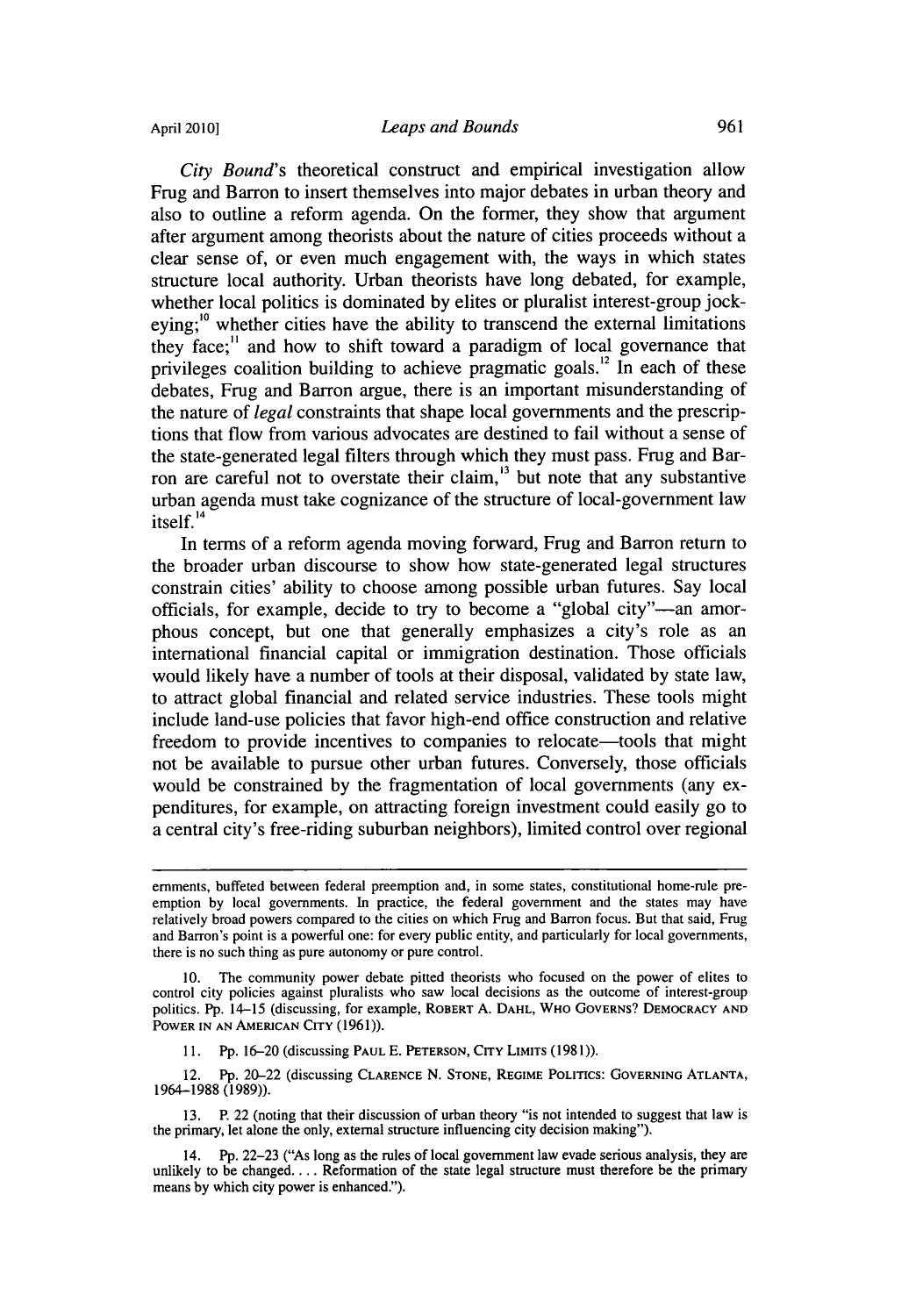infrastructure, and other practical barriers flowing from state-created legal structures that make it difficult for the Bostons and San Franciscos of the country to compete with London and Beijing (to say nothing of New York).

Frug and Barron apply a similar analysis to several other city futures. Thus, a "tourist city"—a haven for visitors, with Las Vegas as perhaps the prime example--can be fostered by the local government's (albeit controversial) ability to promote privatized public space but might be hampered by state control over regional facilities like sports arenas and convention centers. A "middle class" city that focused on income diversity, preserving broad economic opportunity, and providing good public schools as well as other quality city services may not have the power to achieve the right mix of these goals. And any city that wants to embrace a regional future—an agenda that Frug and Barron favor---must confront a structure of state law that pits local governments against each other in a fragmented scramble for limited resources and power.

As they note, Frug and Barron's four futures do not exhaust the possible paths cities might choose, inviting speculation about how their frame might apply to other urban destinies. Consider, for example, an increasingly important potential path for urban development toward what some commentators have labeled the sustainable city.<sup>15</sup> This urban future would emphasize density and transit orientation in development, promote walkability and a mix of uses to reduce car dependency, encourage renewable energy and urban agriculture, and foster other ways of making cities more livable while reducing the carbon footprint of the built environment. Some cities are already moving in this direction, experimenting with a broad range of policies, including land-use regulatory changes, subsidies, alternative economicdevelopment strategies, creative financing mechanisms, and others.<sup>16</sup>

Do cities have the power to embrace this future as robustly as many advocates argue they must? One can almost instantly hear Frug and Barron replying that the answer is yes *and* no-that there are likely many poorly conceived and often misunderstood state-created legal structures that might alternatively incentivize cities to pursue this path or deter them from doing so. The great value of Frug and Barron's approach is that it provides such a useful vocabulary for understanding the baseline of empowerment and disempowerment that undergirds any substantive agenda that policymakers, advocates, and community members might seek.<sup>17</sup>

<sup>15.</sup> *See, e.g.,* **KENT E.** PORTNEY, **TAKING SUSTAINABLE CITIES SERIOUSLY** (2003); *see also* DOUGLAS FARR, **SUSTAINABLE** URBANISM (2008).

**<sup>16.</sup>** *See* Neal Peirce, *Sustainable Cities,* AM. PROSPECT, Dec. **17,** 2006, *available at* http:II www.prospect.org/cs/articles?articleld=l 2322.

It would be interesting to apply Frug and Barron's analysis retrospectively, to try to isolate how varying legal structures shaped the choices that cities sought to make in response to past junctures. Although the cities they describe vary in many important ways, in certain respects there is a kind of uniformity in governance structures at the metropolitan level. A retrospective analysis might reveal the link between certain legal constraints and specific outcomes, or might help explain why similar outcomes result from different specific constraints. The methodological challenges to this kind of analysis would no doubt be formidable, but could bolster (or perhaps challenge) the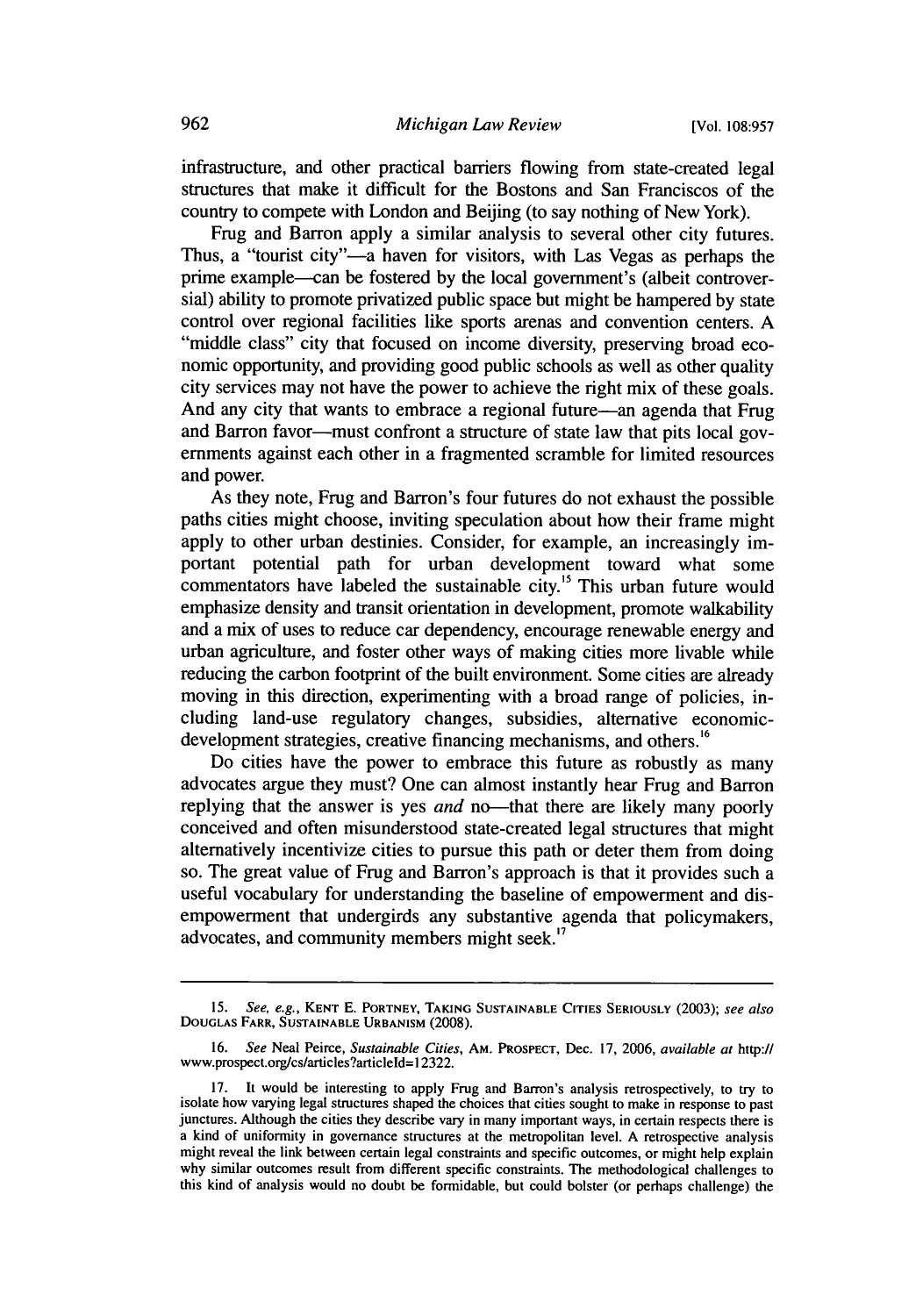April **2010]**

To the extent there is any limitation to the framework that Frug and Barron have laid out in *City Bound* it is that the "city structures" it describes and the resulting constraints Frug and Barron outline seem to exist in one-way state-local relationships. In these relationships, states create legal structures and cities essentially work within those structures. This leads Frug and Barron to focus their advocacy toward reforms at the state level, which is certainly appropriate. But do cities and other local governments always take the structures they are given at face value?

#### II. LOCAL-GOVERNMENT AUTHORITY ENTREPRENEURSHIP

On one level, Frug and Barron's claims about the importance of recalibrating home rule deploy conceptions of democratic accountability and slightly less explicitly a kind of law of unintended consequences to focus on the need for state-level reform. On another level, however, *City Bound* throughout describes a kind of learned helplessness of local governance, with these laboratories of experimentalism hobbled by their inability to set their own agenda. Repeatedly, Frug and Barron describe local officials (primarily in the Boston area) in psychological terms that suggest a kind of state-law-induced timidity or collective flinch reaction. Local officials, Frug and Barron write, lack "self-confidence" (p. 163); "have reason to doubt" the extent of their power (p. 187); act to preserve their self-interest out of "a feeling of not being in control" (p. 207); express "hesitancy" about collaborating with neighboring jurisdictions; and experience "deep ... fear" over loss of competitive advantage (p. 209). Putting city governments on the couch in this striking way suggests to Frug and Barron something of a psychological cure: restoring clarity (although not full autonomy) to the scope of local governance will, they suggest, give officials the requisite sense of self-mastery to chart their own urban future.<sup>18</sup>

This is a very interesting way to think about the unintended consequences of the ubiquitous state involvement in local power and it describes a dynamic too often ignored in explorations of the legal structure of local governance. It would be hard, moreover, to quibble with the depth of the empirical work that Frug and Barron have done to bolster their claims about the psychology of local helplessness. Because their study focuses on a handful of particular cities, with characteristics that might not be generalizable, it is hard to know how widespread the ingrained timidity they

theoretical move that Frug and Barron make in linking the current structure of the state law of local government to urban futures.

As Frug and Barron argue, for example, in discussing how to reform the current structure of local parochialism, a "better alternative" to conditional state aid, would be "to promote regionalism by responding seriously to the widespread sentiment that the state has unduly limited home rule." P. 211. Thus, the problem is perhaps less a question of the actual limits of city power than a psychological barrier to local action.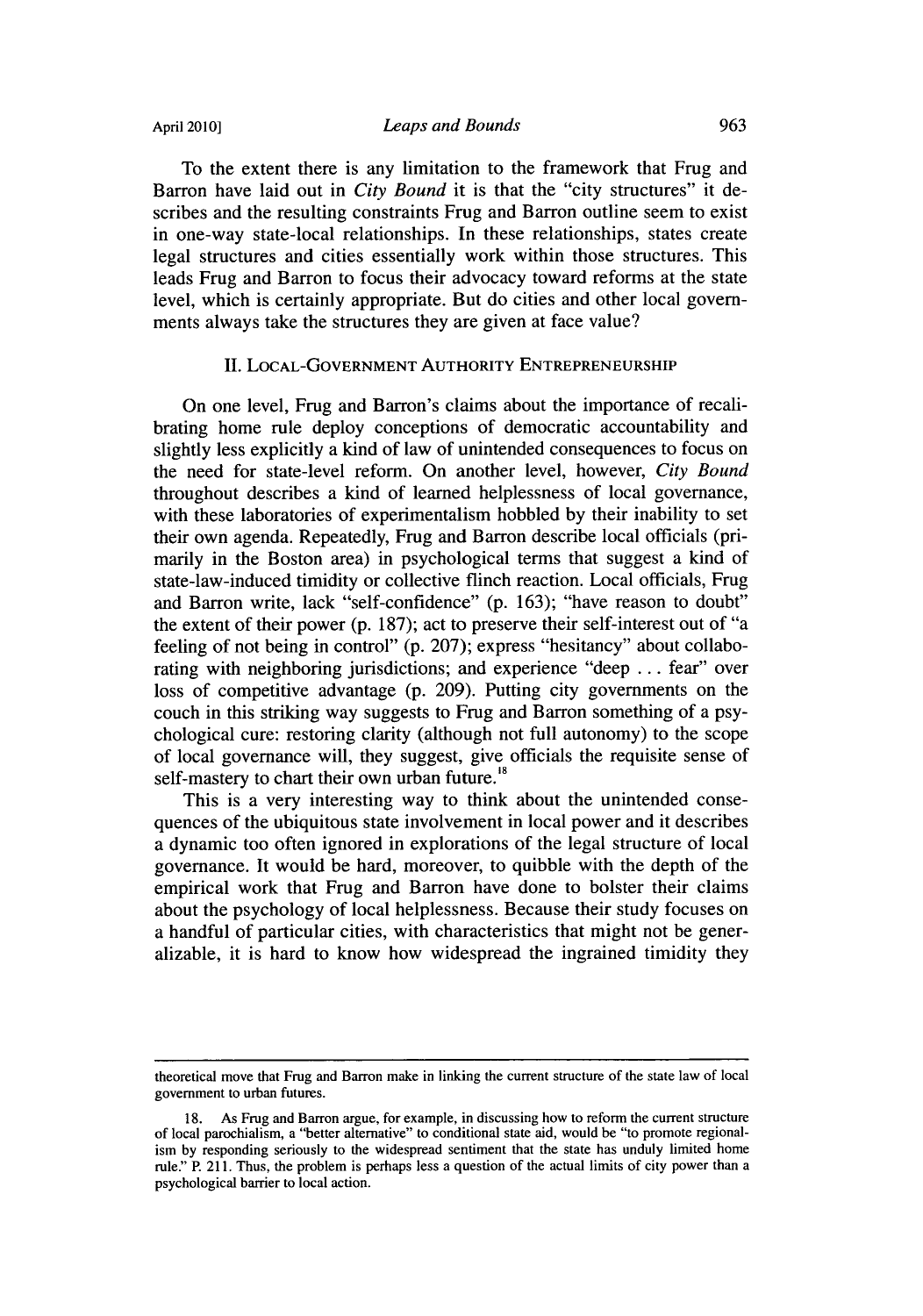describe actually is.'9 There is evidence, however, that some local officials take a decidedly less passive approach to the legal constraints they face.

To begin, many local governments—at times alone although often in concert with other localities-actively work at the state level to change state law.<sup>20</sup> Almost every state has an organization representing local governments—various leagues and associations of cities<sup>21</sup>—and some states have<br>multiple coalitions, representing different types of local governments.<sup>22</sup> These coalitions pool local-government resources and political capital to focus on a range of state-level legal issues, often mounting explicit lobbying and grass-roots political campaigns.<sup>23</sup> These efforts not only highlight the shared interests that local governments have in mutual empowerment, but also bolster the political strength that any given city or other local government might have in isolation. $^{24}$ 

Frug and Barron have elsewhere noted an international analogue to this kind of coalition building.<sup>25</sup> They have described international networks of cities, such as United Cities and Local Governments, Sister Cities International, the International City/County Management Association, and other

22. Nearly all states have state-level county associations, for example. *See National Association of Countries, State Associations,* http://www.naco.org/Template.cfm?Section=Affiliates and\_ Partnerships&Template=/cffiles/naco/stateassoc.cfm (last visited Aug. 7, 2009). This is not to mention the array of associations that represent other actors associated with local governments, including administrators, officials, police, fire, and other service providers.

23. *See, e.g., Governor Called Urgent Meetings with City Officials to Discuss Impact of Borrowing,* Crry ADvoc. WKLy. (Sacramento, Cal.), May 15, 2009, at 4 (describing the Save Your City campaign by the League of California Cities to respond to the local-government aspects of California's budget crisis). Some coalitions of local governments have mounted public-relations campaigns to promote the value of local governance, with an eye toward influencing the state-level political discourse. For example, an effort spearheaded by the Colorado Municipal League, called "Cities and Towns Make it Possible," includes billboards, newspaper ads, essay contests, videos, and other messaging. *See* http://www.cml.org/info/cities/cities.aspx (last visited Aug. 7, 2009). Similarly, the Florida Municipal League formed a coalition called "Building Citizenship in the Community: Back to Basics" to help increase civic awareness and participation, as well as to target specific legislative goals, particularly education. *See* Casey Cook, *Civics Education: Small Effort, Big Reward,* THE DATAGRAM (Tallahassee, Fla.), May 15, 2009.

24. For some sense of the scale of this kind of activity, in one state alone, Minnesota local governments spent \$35 million to lobby the legislature from 2003 to 2008. *See* Tom Scheck, *Local Governments Spending More on Lobbyists,* (Minn. Pub. Radio broadcast Apr. 20, 2009) (transcript *available at* http://minnesota.publicradio.org/display/web/2009/04117/lobbyists-capitolV).

25. Gerald E. Frug & David J. Barron, *International Local Government Law,* 38 URB. LAW. 1 (2006).

<sup>19.</sup> One can speculate that large, relatively successful central cities that are the focus of state-wide attention might be more constrained than jurisdictions more at the margins of such attention. Conversely, such cities might have more political power to navigate the shoals that Frug and Barron describe.

<sup>20.</sup> Local governments, moreover, litigate both affirmatively and defensively to assert and protect the scope of their authority, but this discussion will focus on other ways in which local govemments seek to change or overcome the baseline of authority they have.

For a list of the forty-nine state municipal leagues, see National League of Cities, State Municipal Leagues, http://www.nlc.org/inside\_nlc/membership/state\_municipal\_leagues\_v2/ SMLlinks.aspx (last visited Aug. 7, 2009). The National League of Cities is an umbrella organization representing these state municipal leagues, and it maintains a full-time lobbying effort at the federal level.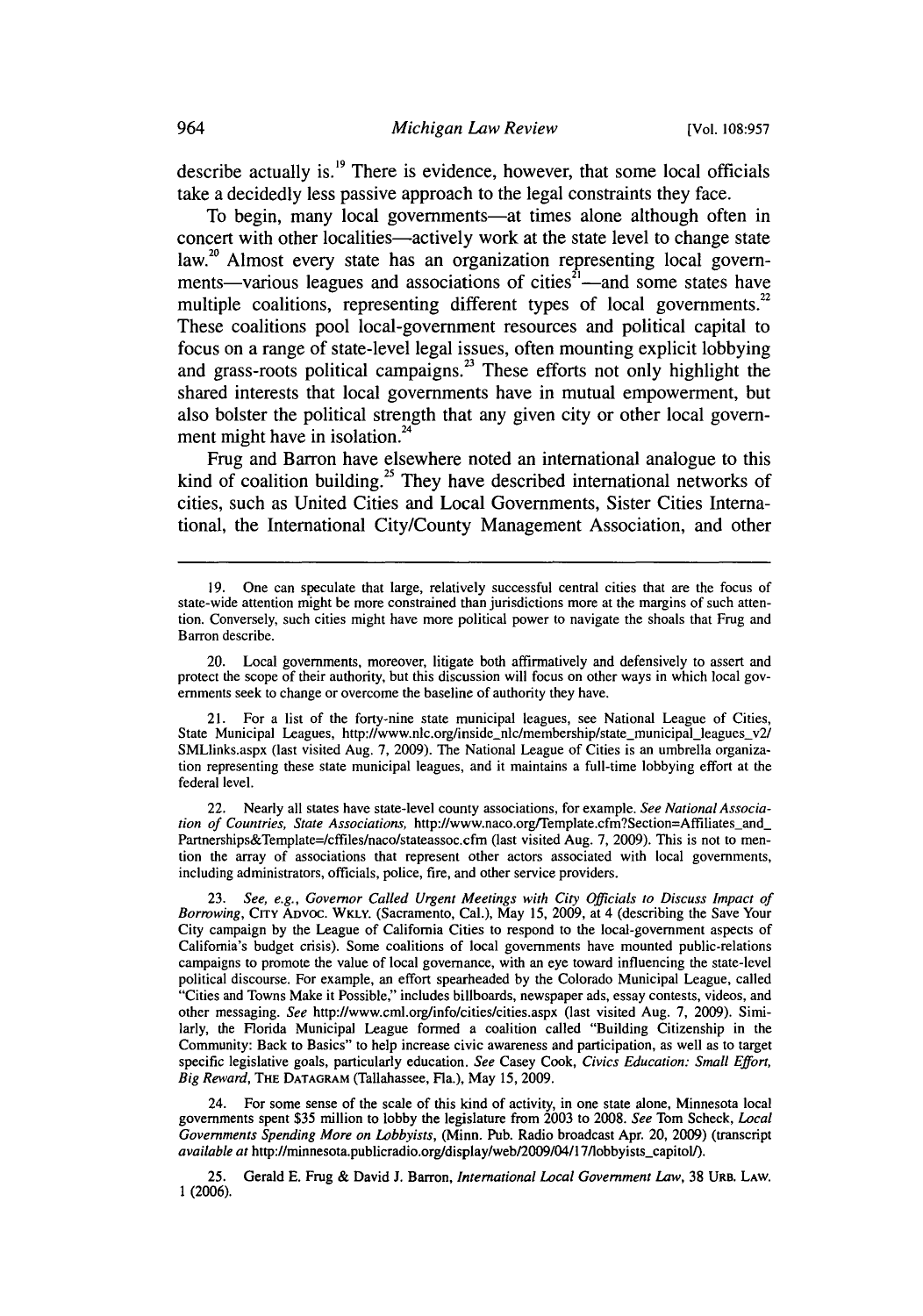international city networks.<sup>26</sup> These organizations collaborate on a global scale to build capacity, exchange knowledge, and influence the formulation of policies at the international level that impact local governments.<sup>27</sup>

A second strategy that local governments employ to transcend the terms of the legal authority they are given is seeking partnerships that can extend or alter that authority. Perhaps the most significant alternative source to which local governments have turned—and are increasingly turning—is the federal government. In many of the areas of substantive authority that Frug and Barron highlight, including revenue, land use, housing, education, and others, federal-local collaboration provides a source of financing, a means of obtaining legal authority independent from the states (indeed, in some instances, as a shield against the states), and other resources for local government.<sup>28</sup> As with state efforts to work with local governments, there is a constant risk in the federal-local relationship that collaboration becomes coercion. But local governments have the capacity to engage in this kind of

partnership willingly and for their own reasons.<br>*Frug and Barron are skeptical of the privatization of local governance.***<sup>29</sup>** and there are certainly many strong reasons to be cautious about ceding too much public authority. However, in many instances public-private partnerships involving local governments can represent a conscious choice on the part of those governments to leverage private resources, rather than merely a capitulation to local lack of capacity. Indeed, to the extent that cities have been successful in imposing everything from open-space to affordablehousing requirements on private developers, there may be real potential to harness private resources for the public interest rather than inevitably the other way around.<sup>30</sup>

Third, in the face of ambiguous grants of power—and sometimes even in response to direct preemption—local governments take other legal tools they have been given and use them in creative new ways. Take, for example, the crisis hitting so many cities arising from both predatory lending and more recently from subprime mortgages and widespread foreclosures.<sup>31</sup> As years of equity stripping, fraudulent practices, and, more recently, the collapse of mortgage markets have devastated already fragile neighborhoods across the country, local officials have struggled to respond. An early wave of reaction involved attempts to regulate lenders directly to hold them

29. *See, e.g.,* pp. 175-77 (describing Disney World as an extreme example of the privatization of public authority and public space).

30. *Cf* Jody Freeman, *Extending Public Law Norms Through Privatization,* 116 HARV. L. REV. 1285, 1314-29 (2003) (discussing the process of "publicization" through which private entities come to act in ways that reflect public-law norms).

*31. See* Jonathan L. Entin & Shadya Y Yazback, *City Governments and Predatory Lending,* 34 FORDHAM URB. L.J. 757 (2007).

<sup>26.</sup> *Id.* at 24-25.

<sup>27.</sup> *Id.*

<sup>28.</sup> *See* Davidson, *supra* note 8, at 971-75 (describing federal-local collaboration on a variety of policy issues).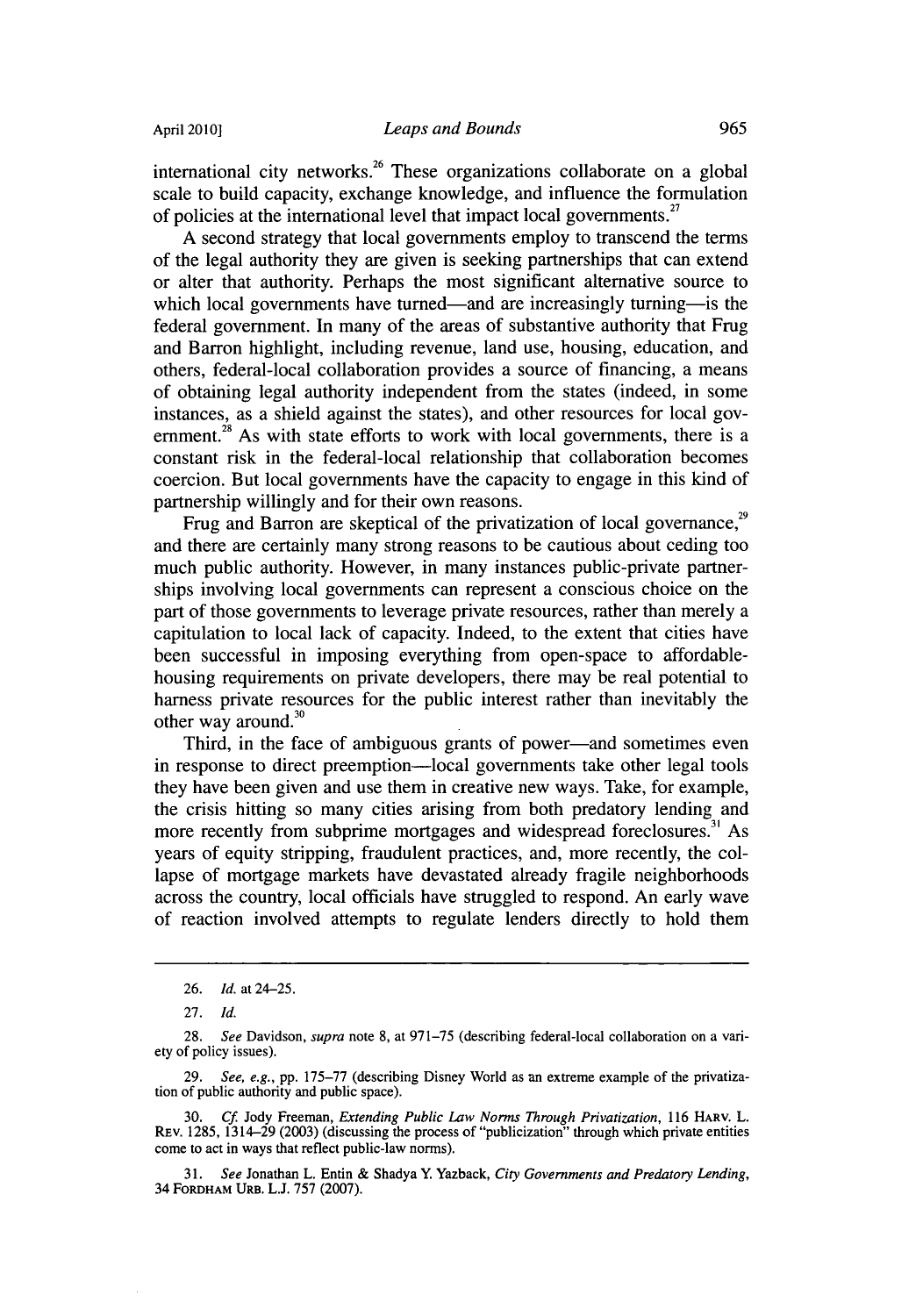responsible for the consequences of lending practices that caused so much harm to the urban fabric.<sup>32</sup> Lenders responded with litigation that raised state and federal preemption and this litigation significantly disrupted direct efforts to regulate at the local level. $33$ 

In response, local governments did not simply take the scope of their authority as given, but rather turned to an array of other legal tools to combat the problem. Some cities, for example, invoked public nuisance, building on the experience that localities have had using such theories against gang activities.<sup>34</sup> A few have even begun to explore civil-rights causes of action to combat the harms of "reverse redlining," which is the targeting of minority neighborhoods for unfavorable loan terms.<sup>35</sup> These efforts, in turn, have neighborhoods challenges, and some have failed.<sup>36</sup> Nonetheless, local governments continue to seek ways of solving problems that will not wait on clarifying uncertain home rule or changing the scope of state and federal preemption.<sup>37</sup>

These myriad examples—which are by no means exhaustive—suggest a landscape of what **I** will call "authority entrepreneurship." Each is an instance of local governments responding to constraining legal structures **by** actively working against or around those structures. Whether in lobbying and coalition building at the state (and federal) level, finding alternative

35. Ngai Pindell, *The Fair Housing Act at Forty: Predatory Lending and the City as Plaintiff,* 18 J. **AFF.** Hous. & CoMM. DEv. L. 169, 176-78 (2009).

36. Cleveland's public-nuisance suit against twenty-one financial institutions arising out of the subprime mortgage and foreclosure crisis was dismissed at the District Court level, in part on the grounds of state preemption, *see* Cleveland v. Ameriquest Mortgage Sec., Inc., 621 F. Supp. 2d 513, 517-20 (N.D. Ohio 2009), but the city is pursuing an appeal. *See* Andrew Longstreth, *Judge Dismisses Cleveland's Suit Against Subprime Lenders,* AM. LAW., May 18, 2009, *available at* http://www.law.com/jsp/tal/digestTAL.jsp?id=1202430792417.

37. Examples of similar creativity—with similar mixed results—can be found in a number of other policy areas. Cities lacking the authority to respond adequately to gun violence sued gun manufacturers. David Kairys, *The Cities Take the Initiative: Public Nuisance Lawsuits against Handgun Manufacturers, in* **GUNS,** CRIME, **AND PUNISHMENT IN** AMERICA (Bernard E. Harcourt ed., 2003). Cities unable to regulate carbon emissions directly have created a variety of locally driven structures to tackle climate change. *See* John R. Nolon, *Champions of Change: Reinventing Democracy Through Land Law Reform,* 30 HARV. **ENVTL.** L. REv. 1 (2006). In the face of deadlock on immigration policy at the federal level, local governments (often quite controversially) have begun to use land-use authority, local police, and other tools to make their communities more or less hospitable to immigrants. *See* Clare Huntington, *The Constitutional Dimension of Immigration Federalism,* 61 **VAND.** L. REV. 787 (2008). And a city told it could not foster income diversity through inclusionary zoning because of a state rent-control ordinance that had nothing to do with affordable housing, *see* Town of Telluride v. Lot Thirty-Four Venture L.L.C., 3 P.3d 30, 40-43 (Colo. 2000) (Mullarkey, J., dissenting), preserved its program by taking advantage of a provision in state law that exempted property in which the housing authority or similar agency had an interest. Barbara Ehrlich Kautz, Comment, *In Defense of Inclusionary Zoning: Successfully Creating Affordable Housing,* 36 U.S.E L. REv. 971, 1017 (2002).

<sup>32.</sup> *Id.* at 770-72 (discussing local predatory lending laws).

<sup>33.</sup> *Id.* at 772-82; *cf.* David J. Barron, *Foreword: Blue State Federalism at the Crossroads, 3* HARV. L. & POL'Y REV. 1, 1 (2009) (discussing action by the federal Comptroller of the Currency to block local-government action on predatory lending).

<sup>34.</sup> Several cities have used public-nuisance injunctions to stem gang activities. *See, e.g.,* People *ex rel.* Gallo v. Acuna, 929 P.2d 596 (Cal. 1997); Chicago v. Powell, 735 N.E.2d 119 (Ill. App. Ct. 2000).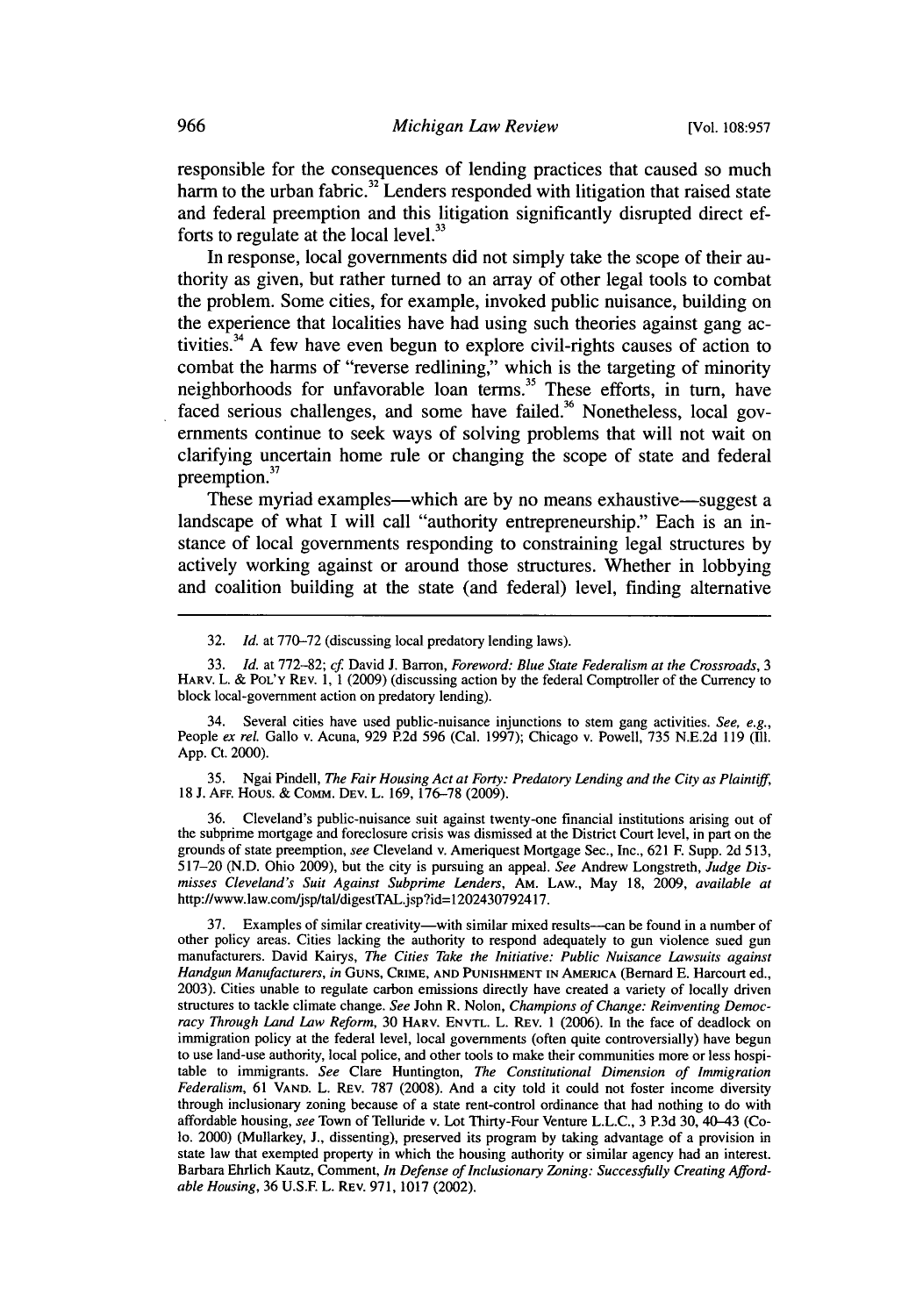sources of authority and resources, or transforming traditional tools to respond to new tasks, cities and other local governments refuse to take the constraints of their legal authority as the final word on their ability to respond to the problems they face. Instead, local officials take on an essentially entrepreneurial role—seeking new opportunities and disrupting existing legal-structural equilibria created by state (and at times federal) law.

There is an extensive literature on public entrepreneurship that highlights the conditions under which political and legal actors innovate within existing structures and may be capable of disrupting those structures in a way that mirrors Schumpeter's creative destruction in economic markets.<sup>38</sup> To the extent that this literature has engaged with local governance, it has tended to do so through a Tieboutian lens conceptualizing local governments as quasi-economic actors competing for mobile resources.<sup>39</sup> The Tieboutian vision of cities as market actors has well-rehearsed limitations.<sup>40</sup> but it may be possible to separate the distributional and other negative consequences of aggressive localism from the potential benefits of a kind of creative approach to problem solving.

While there seems promise in the capacity that some local governments have found to confront challenges with creativity, it is certainly worth being cautious about a power dynamic that may favor local governments with greater resources, conversely disenfranchising localities with relatively less capacity for this kind of struggle. It may also be that efforts by local governments to transcend the bounds of their authority merely replicate the worst kind of what Frug and Barron call "defensive localism."<sup>41</sup> only over a wider scale. These questions—and many others raised by local dynamic reactions to state constraints-are beyond the scope of this Review, but are worth exploring going forward.

To claim that local-government entrepreneurship plays a role within the realm of legal authority is not to argue with Frug and Barron's central claim. It would be hard to deny that states (and the federal government) largely define "the extent to which cities can and cannot deal with the critical problems they face" (p. 231), and the need for local governments to struggle in this way only reinforces the basic dilemma that Frug and Barron illuminate. Moreover, local governments seeking creative solutions to the myriad

40. *See, e.g.,* Aaron J. Saiger, *Local Government Without Tiebout,* 41 URB. LAW. 93, 102-15 (2009) (discussing the distributional consequences of Tieboutian sorting).

41. Pp. 207-09; *see* David J. Barron & Gerald E. Frug, *Defensive Localism: A View of the Field From the Field,* 21 J.L. & POL. 261 (2006).

<sup>38.</sup> *See, e.g.,* Adam **D.** Sheingate, *Political* Entrepreneurship, *Institutional Change, and American Political Development,* 17 **STUD. AM.** POL. **DEV.** 185, 187-91 (2003) (surveying the literature); *see also* David E. Pozen, *We Are All Entrepreneurs Now,* 43 WAKE FOREST L. REv. 283, 290- 91 (2008) (discussing Schumpeter and theories of entrepreneurship).

<sup>39.</sup> *See, e.g.,* Mark Schneider & Paul Teske, *Toward a Theory of the Political Entrepreneur: Evidence from Local Government,* 86 AM. POL. Sci. REV. 737, 742-44 (1992) (modeling and testing the role of entrepreneurship in Tieboutian game-theoretical terms); *see also* Christian Iaione, *Local Public Entrepreneurship and Local Self-Government-The Rule of* Law *and the Role of the Judiciary: The Aftermath of Global Competition among Local Governments?* (working paper, on file with author), *available at* http://ssm.com/abstract=977321.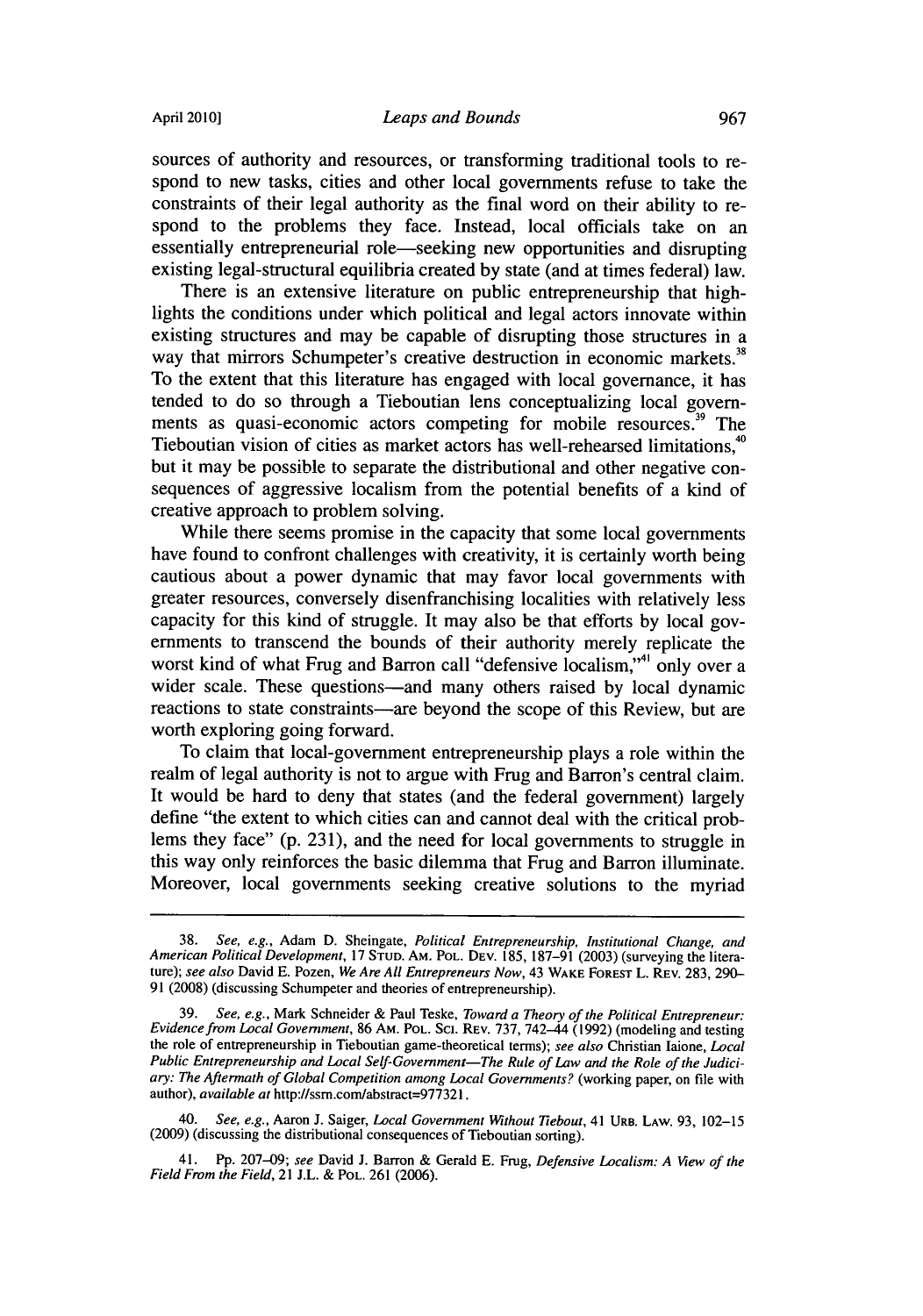problems they face would no doubt rather have clear authority than have to work around state-imposed constraints. And, regardless of the success of any entrepreneurial activity, such efforts may be doomed to remain on the margins.

Nonetheless, these examples of local governments attempting to overcome the constraints they face do suggest that Frug and Barron's picture of the learned helplessness of local governance may be incomplete. And to the extent that some commentators have suggested that formal legal structure is less outcome determinative than what local governments actually *do* within that structure, $43$  understanding the capacity that some local governments have, at least some of the time, to transcend the constraints they face may be nearly as important as understanding the constraints themselves.

The other primary reason to focus on local authority entrepreneurship is that *City* Bound is in many ways a call to arms for reform. This, in turn, raises the question of the political and practical viability of Frug and Barron's prescriptive vision of a reformulated home rule. Frug and Barron are not merely interested in changing our conception of local authority—they want to change the way cities and metropolitan regions actually operate. Some of their proposals seem promising, such as a more self-conscious balancing of local, regional, and state interests and a kind of conditional grant of state authority to local governments that collaborate on a regional basis. Conversely, some of their proposals, while wonderfully creative and thought provoking, seem politically unlikely, particularly their proposal for a regional legislature drawing on the governance structure of the European Union, something they acknowledge has never been tried in the United States.

Given the inherent challenges of convincing states to foster regionalism, promote middle-class cities, or any other substantive vision that Frug and Barron discuss (and others beyond), local entrepreneurship and a structure of local collaboration that does not rely on traditional state supervision might have more immediate promise. There are a number of practical mechanisms for fostering this kind of approach. As noted, for example, the federal government has been at times a facilitator of interlocal collaboration and this is an ideal role for the federal government to play. In the current policy environment, a number of creative models are being proposed to foster enhanced capacity at the local level by the federal government, with some reflecting Frug and Barron's admonition that incentives for collaboration should empower local governments not undermine them.<sup>44</sup>

<sup>42.</sup> *Cf* Jan Schnellenbach, *Public entrepreneurship and the economics of reform,* 3 J. INST-**TUTIONAL** ECON. 2, 183 (2007) (arguing that institutional checks and balances in democracies make entrepreneurial strategies to affect fundamental change unlikely to succeed).

<sup>43.</sup> *See, e.g.,* **JESSE** J. RICHARDSON, JR. **ET AL.,** Is HOME RULE **THE** ANSWER? CLARIFYING THE **INFLUENCE** OF DILLON'S RULE **ON** GROWTH **MANAGEMENT** (Brookings Instit. Ctr. on Urban and Metro. Policy 2003), *available at* http://www.brookings.edul-/medialFiles/rc/reportsl2003/ 01 metropolitanpolicy\_jesse j richardson jr/dillonsrule.pdf.

<sup>44.</sup> *See, e.g.,* **PENN INST. FOR URBAN RESEARCH,** RETOOLING **HUD FOR A CATALYTIC FED-ERAL GOVERNMENT:** A **REPORT TO SECRETARY SHAUN DONOVAN** 126-27 (2009), *available at* http://www.upenn.edu/penniur/pdf/Retooling HUD-EntireReport.pdf (proposing a "Reverse Chal-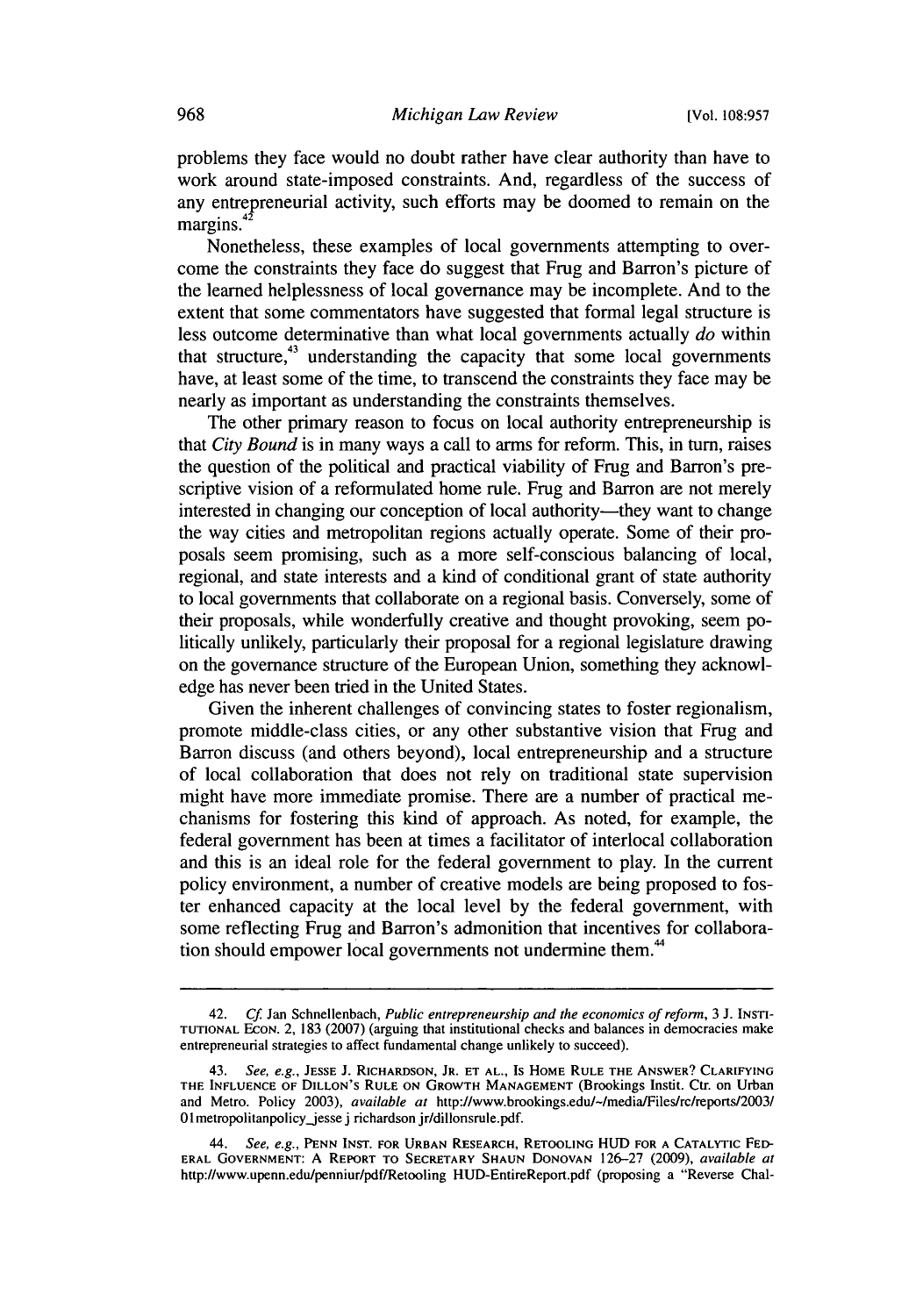One advantage that a federal facilitating role may have is that the federal government is under no obligation to work with local governments through state-created mechanisms only.<sup>45</sup> This will be an increasingly important fact as the scale of regionalism-of metropolitan governance-expands to encompass what Robert Lang and Dawn Dhavale have described as "megapolitan" regions.<sup>46</sup> Lang and Dhavale have identified a series of increasingly visible regional clusters of continuous and interrelated development, forming vast urban networks linked by common infrastructure and cultural identity.<sup> $47$ </sup> These regions almost all cross state lines—indeed, several encompass multiple states—and likely will be the locus of the overwhelming majority of new development in the next several decades.

As transmetropolitan regions come to play an increasingly important role as the appropriate scale for governance around a number of pressing concerns, states may have a difficult time performing their traditional role in policing the scope of local authority. As these new regions coalesce and grow, they will increasingly look to the federal government as the only partner capable of leveraging resources and coordination at the appropriate scale.<sup>48</sup>

This is not the only path toward reform and, as Frug and Barron note, state law will remain pervasive. Frug and Barron, although not focused on many specific proposals in this volume (other than the idea of a regional legislature (pp. 216-25)), accordingly target state-level legal reform. This is understandable and, for fundamental, systemic change to occur, the only game in town, so to speak. But given the political economy of localgovernment law, if the terms and scope of legal authority is itself the potential subject of local-government agency, we should not ignore the ability of local governments to take an active role in shaping their own legal destiny or at least mitigating the more egregious constraints they face.

47. LANG & **DHAVALE,** *supra* note 46.

48. *See* METRO. POLICY PROGRAM, *supra* note 46 (discussing the federal role in fostering megapolitan prosperity).

lenge Grant Program" that would incentivize collaboration at the state and local level across functional policy areas to create programs with significant regional impact).

<sup>45.</sup> *See* Davidson, supra note 8, at **1019.**

<sup>46.</sup> *See* ROBERT E. LANG & DAWN **DHAVALE,** BEYOND MEGALOPOLIS: EXPLORING AMER-ICA'S **NEW "MEGAPOLITAN" GEOGRAPHY** (Metro. Inst. at Va. Tech. 2005), *available at* www.mi.vt.edu/uploads/MegaCensusReport.pdf. The report identified ten "megapolitan" areas: Cascadia in the Pacific Northwest, NorCal and Southland in California and Nevada, the Valley of the Sun in Arizona, the 1-35 corridor running north from central Texas, the Gulf Coast, the Peninsula in Florida, the Piedmont, the Midwest, and the Northeast. *Id.* at 13. The analysis by the Metropolitan Institute at Virginia Tech continues to develop and is projecting additional emerging megapolitan (or "New Metropolis") regions. *See, e.g.,* Robert Lang & Paul K. Knox, *The New Metropolis: Rethinking Megalopolis,* 43 **REGIONAL STUD.** 789, 796 (2009) (discussing twenty emerging megapolitan regions). Other commentators have expanded on the idea of megapolitan scale as well. *See, e.g.,* METRO. POLICY PROGRAM, BROOKINGS INST., MOUNTAIN MEGAS: AMERICA'S **NEWEST** METROPOLI-**TAN PLACES AND A** FEDERAL PARTNERSHIP TO HELP THEM PROSPER (2008), *available at* http:// www.brookings.edu/-/media/Files/rc/reports/2008/0720\_intermountain-west\_sarzynski/IMW full\_ report.pdf (discussing emerging megapolitan regions in the Intermountain West).